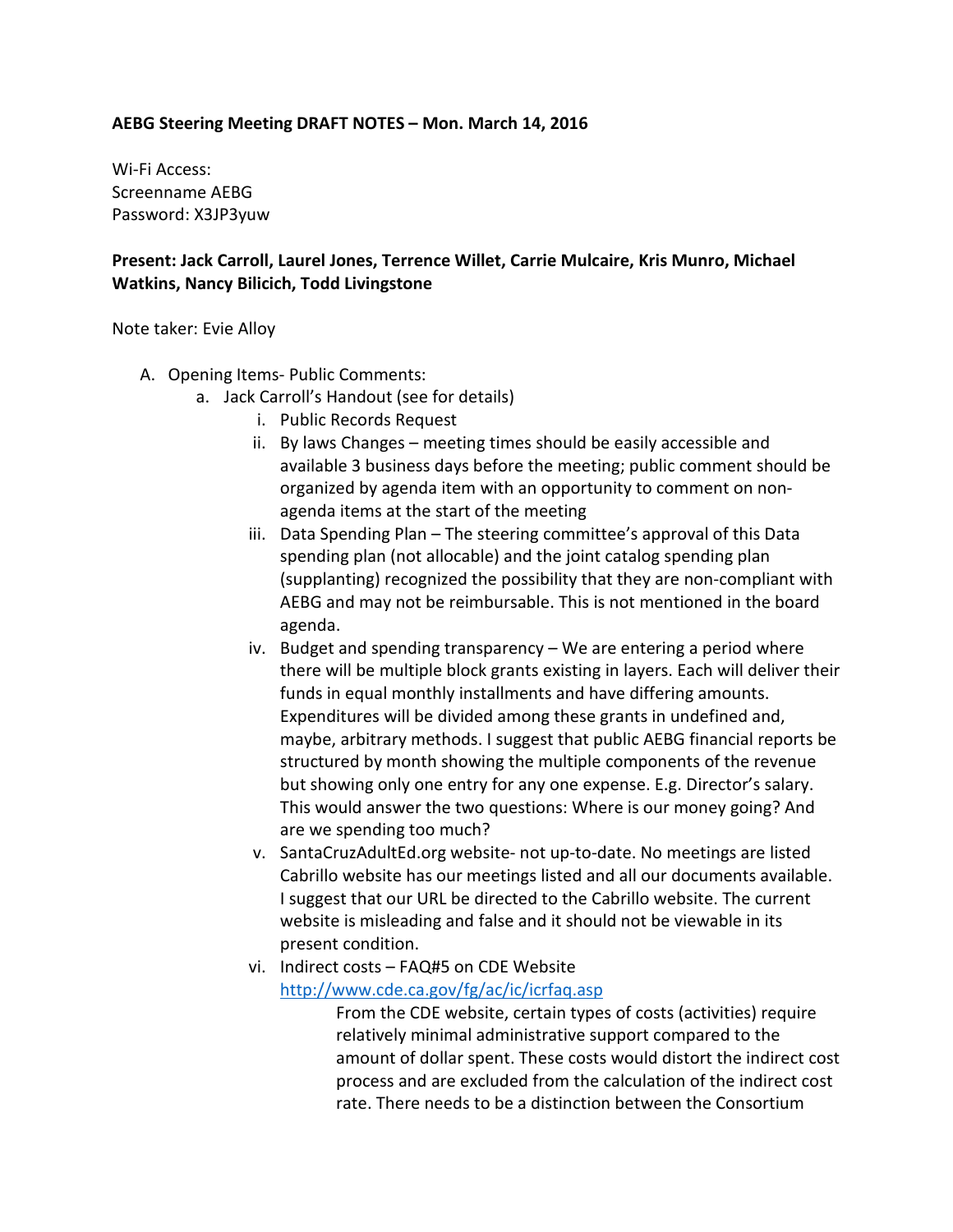charging indirect costs and the Member Organization charging indirect cost. Whichever group does the work/activity should have the greater claim. If both charge an indirect cost an audit exception could result.

- b. Agenda approval
- c. Minutes approval
	- i. Jack- Ed code requires every member to participate in every decision.
	- ii. Michael- a quorum should suffice.
	- iii. Laurel: we have to move on some things before the next meeting.
		- 1. Go with a quorum? Dorma said she would be here by phone so Kris is going to try to call her.
		- 2. Is someone sitting in for Dorma Baker?
		- 3. Nancy Bilicich for Dorma?

# **Delegates Clarification:**

If a board member is not present for this meeting, the chain of command will follow:

**Pajaro Valley Unified School District**, Dorma Baker, Secretary, Board of Trustees of PVUSD; Dr. Nancy Bilicich, Director of Watsonville/Aptos Adult Education is first alternate (approved by their board on 10/28/15)

**Santa Cruz City Schools**, Kris Munro, Secretary of the governing Board of SCCS; Lysa Tabachnick, Adult Education Principal is first alternate (approved by their board on 9-30-15).

**Cabrillo College**, Laurel Jones, President/Superintendent; Terrence Willet, Director of Planning, Research, and Knowledge Systems is first alternate (approved by Cabrillo board on  $\qquad \qquad$  )

# **County Office of Education, \_\_\_\_\_\_\_\_\_\_\_\_\_\_\_\_\_\_\_\_\_\_\_\_\_\_\_\_\_\_\_\_\_\_\_\_\_**

Laurel:

AEBG PRA letter request

It was a very long list requested. My question is: is there a better way to communicate all these pieces. Will we use board docs or AEBG website? The staff time was over 30 hours to put it all together. If there are ways to communicate through the consortia, interested in a better way to communicate that. Have the website for posting items? Board Docs not to put up everything. We will have to figure it out.

Kris: It seems it would be better to have it posted on the website.

Todd: Can't we just link to board docs?

Laurel: We can.

Laurel: There is a difference as a public records request when it is approved and no longer a draft. Part of our transition of our journey. Some of the items were draft documents. We are going to differentiate the two. Draft vs. a document. As we transition we will have problems. I might request draft written on it with a watermark or we will just publish as a draft in the title.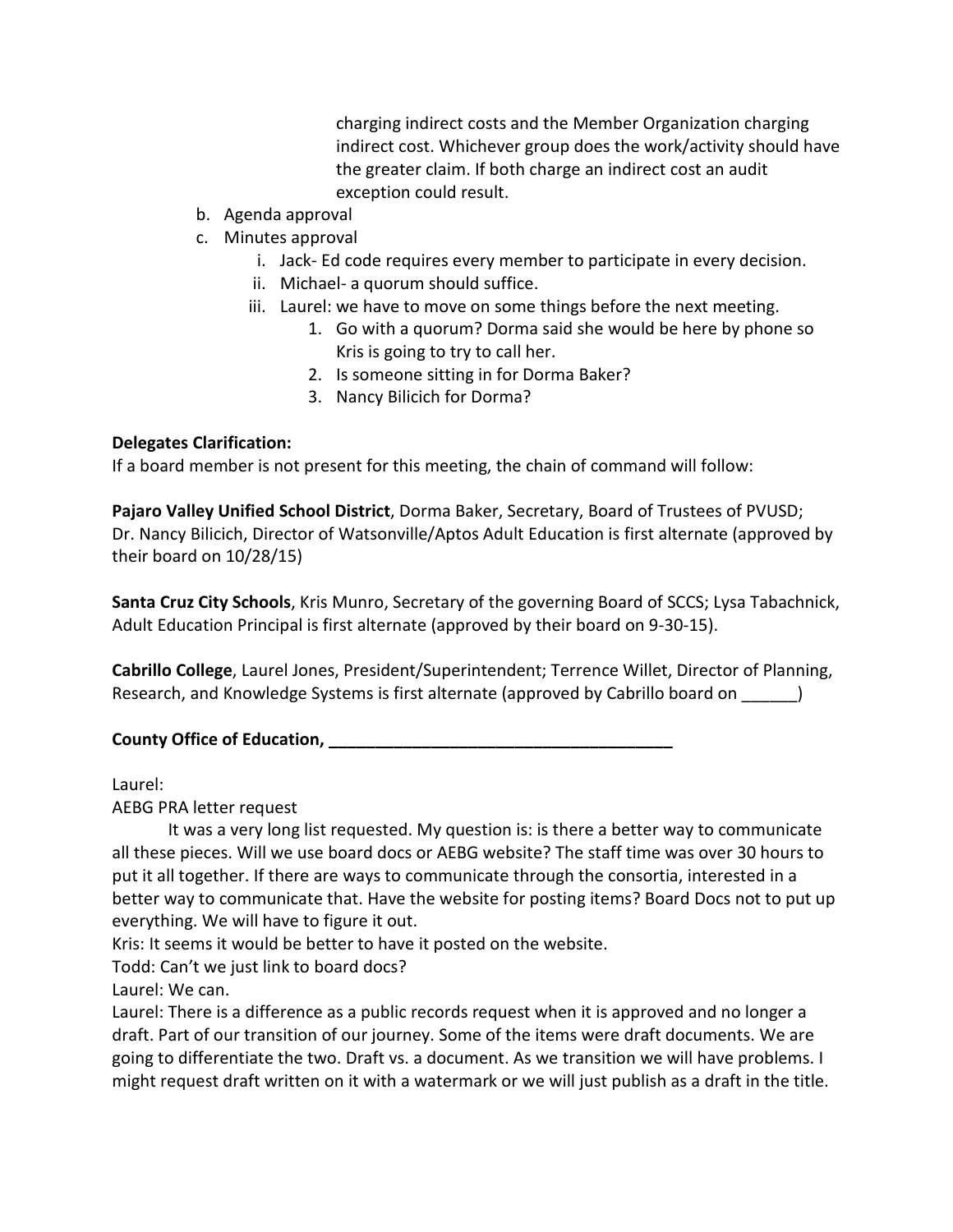As information changes, because it makes sense that if there is a draft while waiting for final information.

Michael: How frequent are these requests?

Laurel: Only one request so far. It was a lengthy request so part of that was not being able to say the information would be put on a link. We have a little disconnect there. We are the fiscal agent. Not a good use of my employees' time. So trying to figure it out. We will take that back and look into it. If there is a better way to post it, please get that to Holly so we can consider it.

Michael: We could also link through our website. Have a link on our website, too. PRAs, it can take longer than 10 days to get the answer to it.

Laurel: We want to be right by the request and not leave something out. Just want to make sure that the process is transparent (Kris) given that we are always in progress. The state continues to not inform.

Holly: Review of by-laws. There is a print out.

Laurel: Part of the bylaws that we looked at the very beginning was to be able to take the initial information and figure out ways in which we would communicate out as a group. The bylaws include having a 10 minute public record opportunity. If we look at a 3- day turnaround is a brown act committee. That takes more staff time. We have to decide as a group if we want to be a brown act committee.

Michael: If we don't have to follow the Brown Act, let's not. It would be more time consuming.

Kris: I concur.

Laurel: We can come back with a feasible idea. The other part of my concern is that I want to be able to get public comments as necessary but I want to make sure that we meet our deadlines. We have a hard time to get people to meetings. Timeline the important deadlines and get enough public comment through electronic communication. My fear is that we would be late this year again like last year. Pre-agenda-ize what we need to be looking at.

Kris: A governance calendar for my board. Is that the equivalent? Is that what you are talking about?

Laurel: board docs has that. At the end of each meeting, it would be good to have the agenda items and due dates announcement.

Michael: I would prefer the public has a chance to address each item as they come up. Even if not brown act, I would still make that recommendation.

Laurel: I agree.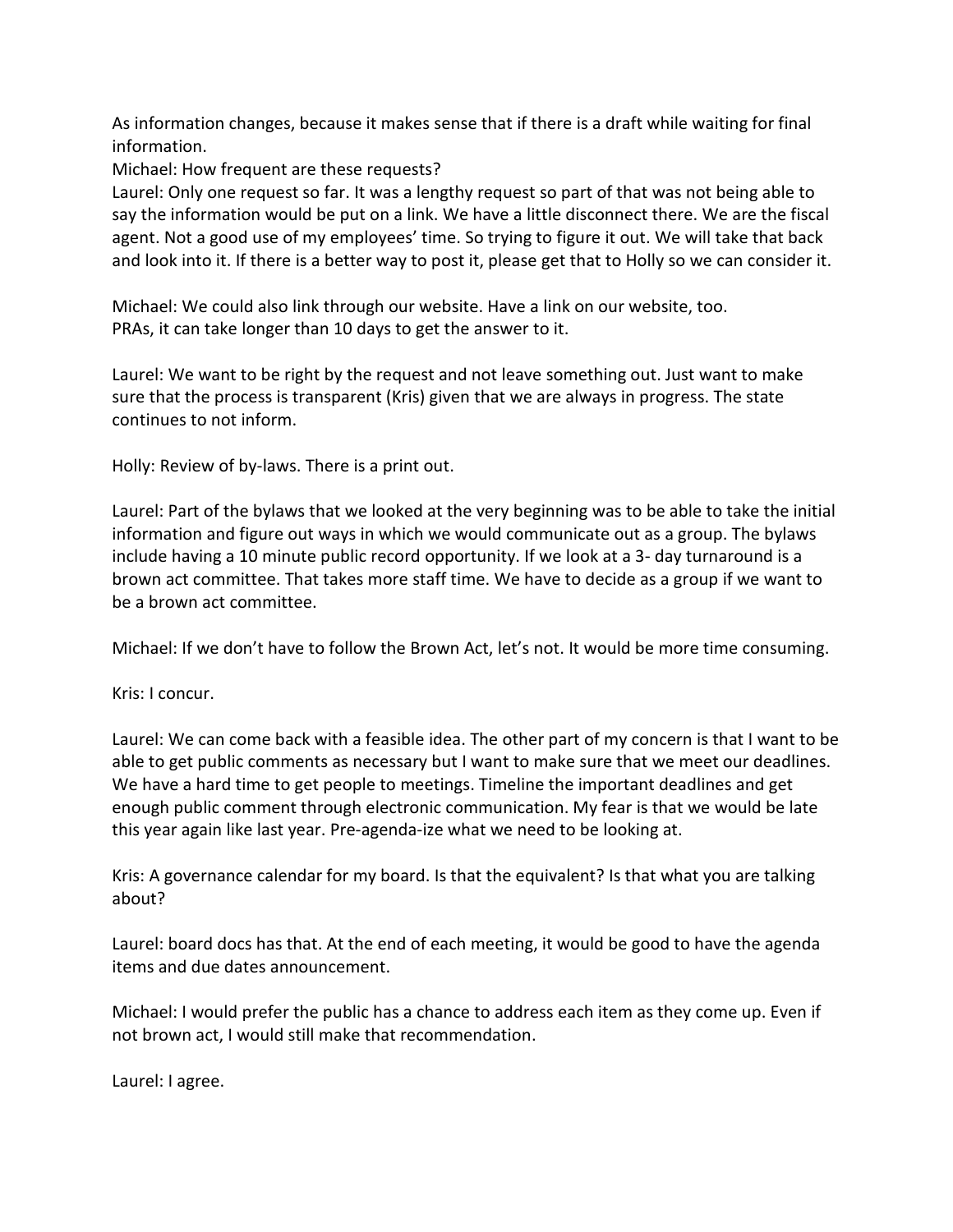Nancy: At the end of city council meetings we have what do we have next?

Laurel: The other items that Jack mentioned was. Having 3 business days before the meeting to have the agenda, a little more communication on the website.

Jack: I did not ask for brown act…just the 3 days.

Laurel: that is part to why I do the question to do the brown act or not. I'd rather work within the consortia. He is asking for 3 business days before the meeting.

Holly: 24 hours before the meeting the agenda is posted.

The better we can define it.

Laurel: this is the first meeting where we changed it to Monday instead of a Thursday. We want to make sure steering committee.

Holly: The whole point is catching up to a process.

Laurel: I don't want to be held accountable. If I am held accountable, I'd rather follow the brown act. That I already know.

Kris: it is kind of nice if I can do a leadership team 24 hours before. The earlier I can get the information the better. I also understand that we are not on a regular schedule yet.

Laurel: What we should do is come up for steering group to be agendized and regular as to time and date. You are working really hard. And I totally get that. I want to acknowledge that. If the structure piece is part of being transparent, you should move that up on the agenda.

Kris: So one of the feedback pieces is having some norms for the group and strong facilitation is a need. It is tough for everyone to be heard. This is just my conversations with my representative. How do we support that? Norms for collaboration. Getting to the important agenda items. I don't know who is the designated facilitator? And do we need some structures and support for that?

Michael: How often do you meet and how often do you have to meet?

Holly: We have been meeting once a month since January. As everything starts to work itself out and won' have to meet as often. In the next six months I see it happening once a month and sometimes twice a month. We are doing a lot of catching up. It is a catch up game. Right now it is a lot of meetings. We are moving forward. There will be multiple meetings.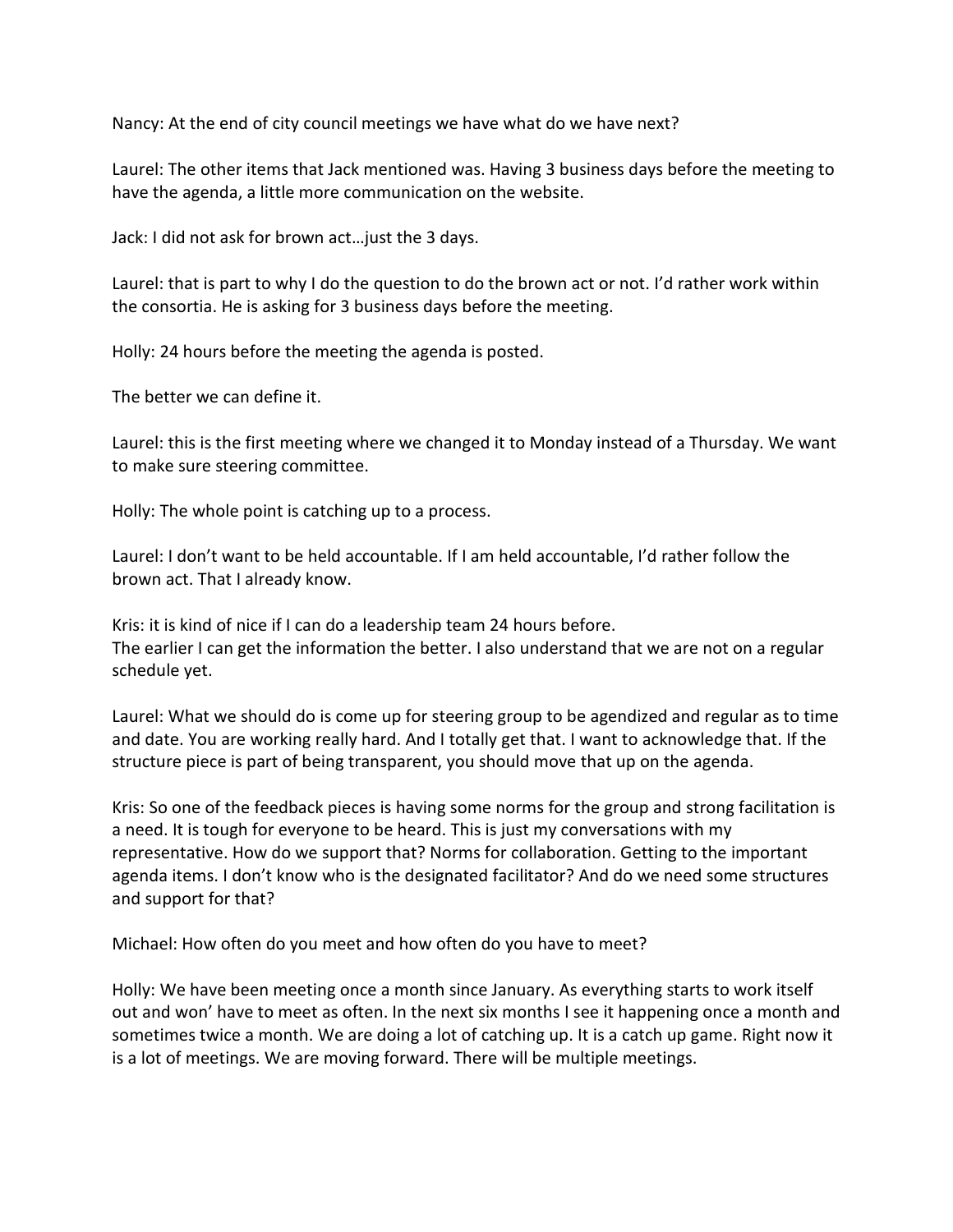Laurel: You have gotten a lot done so I want to honor that process. We followed a model that Rock promoted originally. Give people the template. Now that we are bigger and more money I am making my own suggestion. I think we need to provide more guidance. So they don't feel that their work is meaningless. We need to prepare templates for people. Our old way was more informal and shoot from the hip; more Santa crucian. It is not helpful to the working group. I think we should spend time to develop the framework. That is my 2 cents. You have work groups and then a steering group. Do you agree with that? As a grant monitor?

Carrie: We have clear roles and responsibilities. The working group is this. The steering group discussions get into minute discussions. It gets very lengthy to have a discussion.

Todd: There are some people who come to steering committee meetings. Cabrillo people.

Kris: Taking turns for agreements. Not being heard.

Nancy: Jim was good.

Kris: My leadership team has some norms we agree to work through conflict, some tools to get through difficult stuff. A lot of people contributing from different areas with passion and vision. You need tools to bring it all together.

Laurel: Every single time we have a grant, again, with large resources, we get to the work group opportunities to meet deadlines. Step back and build a norms building. One of your meetings clarifies the norms building. These are the things we will agree upon before we move forward. Behavioral expectations.

Nancy: 6 or 7 lines. Make it very simple.

Kris and Nancy: Can you live with this or do you need to tweak it? We have examples we can give you.

Holly: Draft budget; expenses

What we are looking at right now is DATA. Data is requesting an \$11,000 in expenditures.

Laurel: Can you give us any feedback on how the numbers came out. The analyst (Terrence) came out of stock information. Tracking is pretty cheap. They already have a system in place. There is some training. In terms of the training. Todd you have resources out of a different source because you have another pot it comes out of.

TODD: We don't pay for Costs.

Laurel: A clarifying question. Is the intent that casas to be done at Cabrillo as well?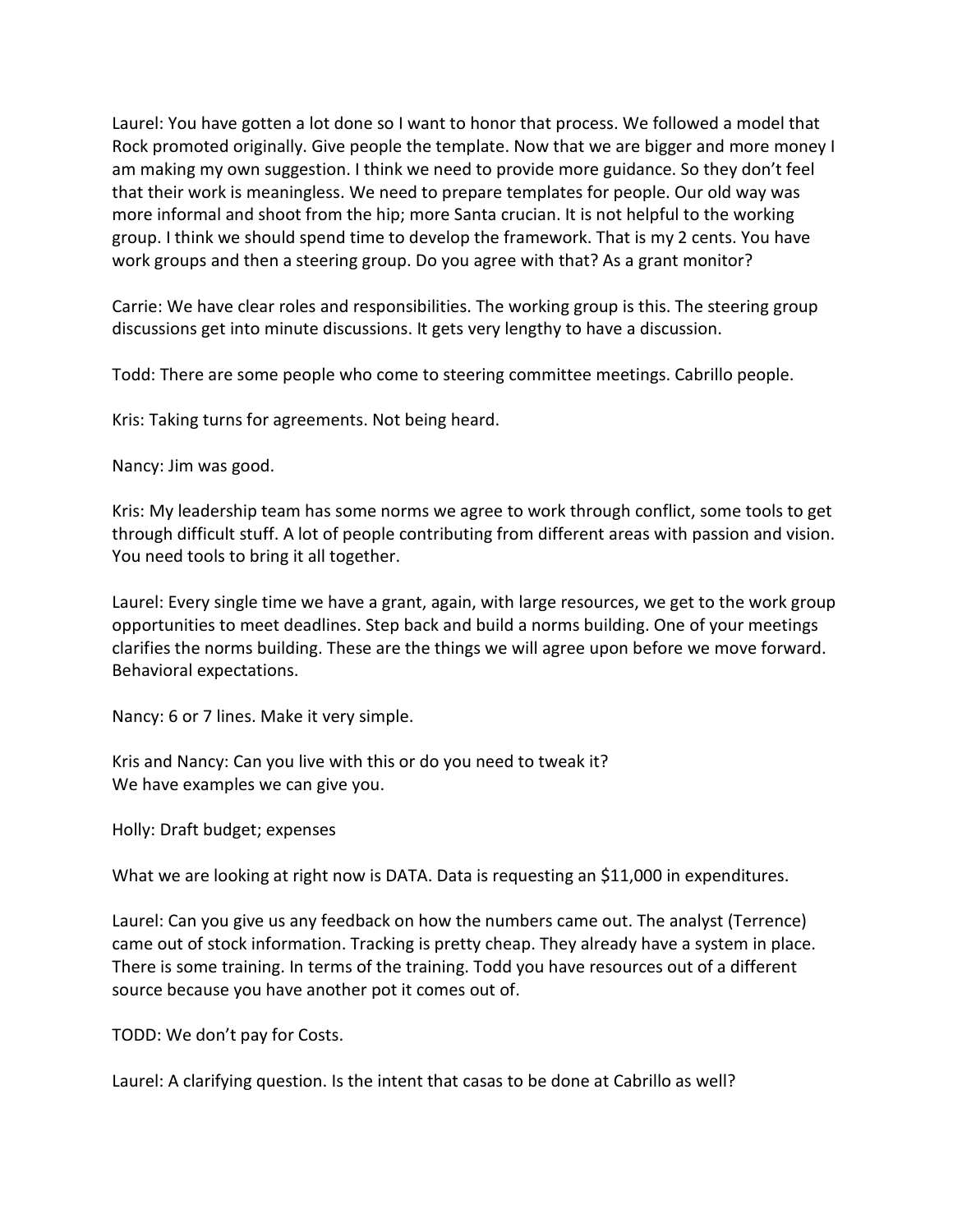Terrence: Our credit sequence for casas does not align well. It should align with our noncredit. Compass is coming off the chancellor's list. We are waiting as to whether …. We may have to switch to some other system. Aquplacer—sounds like we will not need the casas test here. The casas system that adult ed uses has a robust system.

Todd: Have our group come up with a casas ….

Terrence: So some of that the faculty have a big role. The leg work is on the database side. The state solution on adult ed to the colleges I have been pushing for the calpass system and that is moving at a slow pace. It involves us using our sequel data warehouse. Get an extract out of casas. We already have that infrastructure. We need the analyst to do the work important the data and analysis on it. Our neighbors may want to also do this. Maybe get a statewide system. Hoping the state comes on with their solution. Work with calpass from casas. The soonest that could happen is next year. If the state long term continues to be slow, and we will do a permit hosting, we may need to revisit some of the infrastructure costs.

Michael: Have you development benchmarks? Or are you just talking about ESL right now.

Terrence: ESL right now.

Because our local ESL—placement testing and change in our curriculum. The timing is nice to dovetail with this project.

Michael: Still looking at other measureable outcomes.

Laurel: Part of the question is where we have been taking smaller bites out of the apple. If we give ourselves too much to do, we won't be successful. We don't have an internal noncredit?

Carrie: We have CABT noncredit classes in the fall. But there will not be a lot.

Laurel: But when you put this together you chose ESL because that is the most complicated.

Jack: It takes longer to print the document out of our printer. Takes me an hour to write it up.

Laurel: You are already doing this in your existing program. The data is already being collected.

Bridging to the next group, as ESL.

Terrence: WIA and not just ESL. The data you have in your system, we can pop it into our system. We have an existing data warehouse in place--don't have to build a new system. Something long term. An ad hoc approach the first year. While waiting for the state to come through. If the state does not come through, we will have to build up our infrastructure. We can serve as a secure repository. CTE is not in a state of flux. Not leaving them out.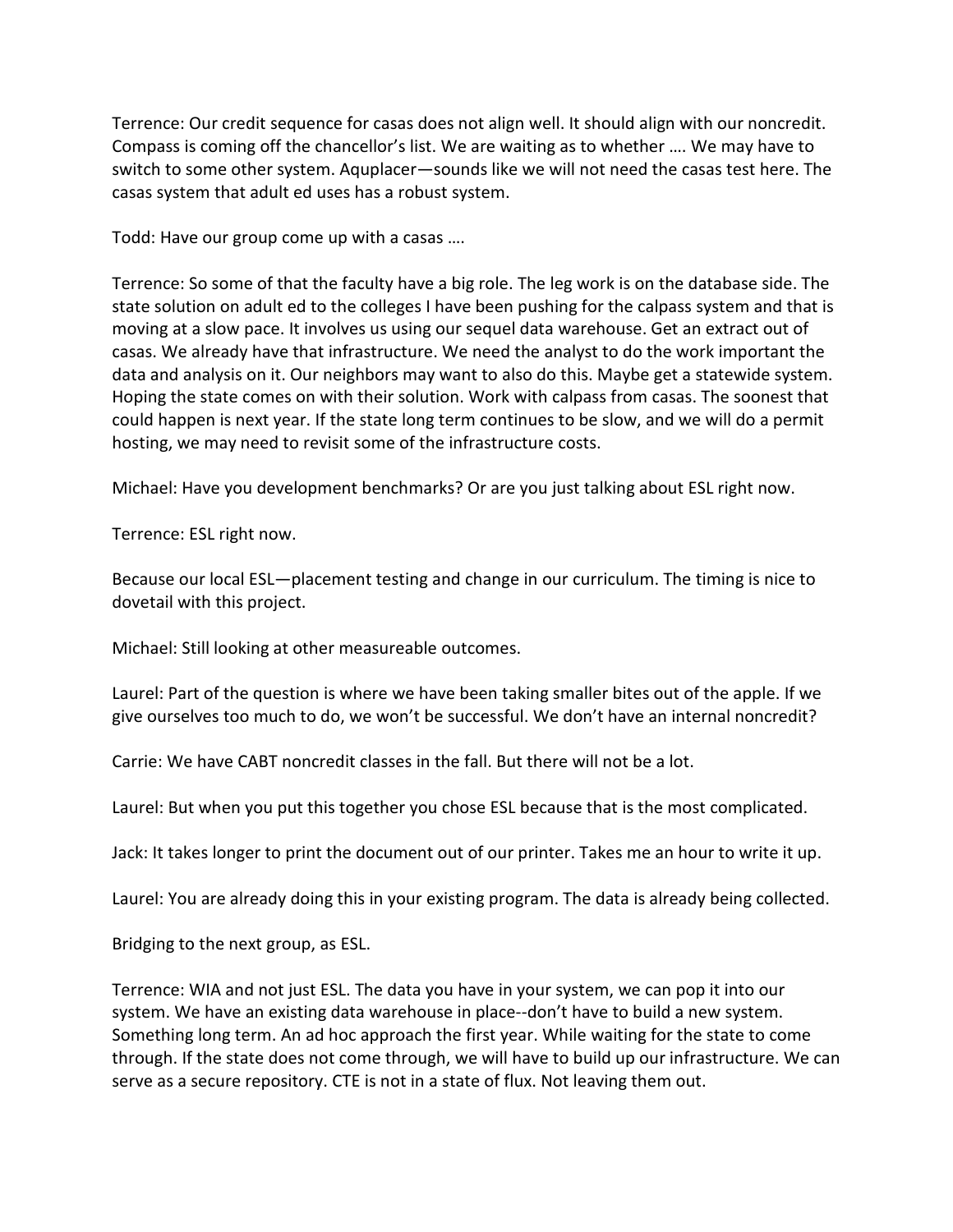Michael: The additional \$11,000 is coming from the \$1.1 Million?

Carrie: There are things the consortium has approved. You will see line items and you will see the board has approved it.

Holly: They are already approved for \$45,000. They are asking for an additional \$11,000.

Kris: The number is unencumbered. Some are encumbered and some are not.

Holly: The funding is in bold and it has been board-approved. The ones that are not, office supplies is \$1200 to vote on today to get approval.

Carrie: The first part is Holly Chase is program director. It would be a step increase on July  $1<sup>st</sup>$ . unless you acknowledge you get in June 2015 where you supported the adult ed with step increases.

Laurel: It was a 1 year vote.

Carrie: Would need to amend it. It summarized…we can alter the form. We can create this form to speak to your liking.

Michael: Are we approving all these blanks today? Do these coincide?

Holly: Yes.

They match up with this. This is more in depth.

Jack: There are other consortium plans that have step increases in their plan.

Michael: Motion to approve the data working plan. Laurel: Seconds the motion.

Terrence: Our sequel data warehouse was built out of a title 5 grant. Thanks federal government.

All in favor: Yes

Marketing vote: Holly: they have been approved for \$20,000. They are asking for an additional \$30,500.

Laurel: It is to go through summer.

Holly: Summer flyer and fall catalog. This is an overall approach. Pajaro, Santa Cruz, office of ed, etc.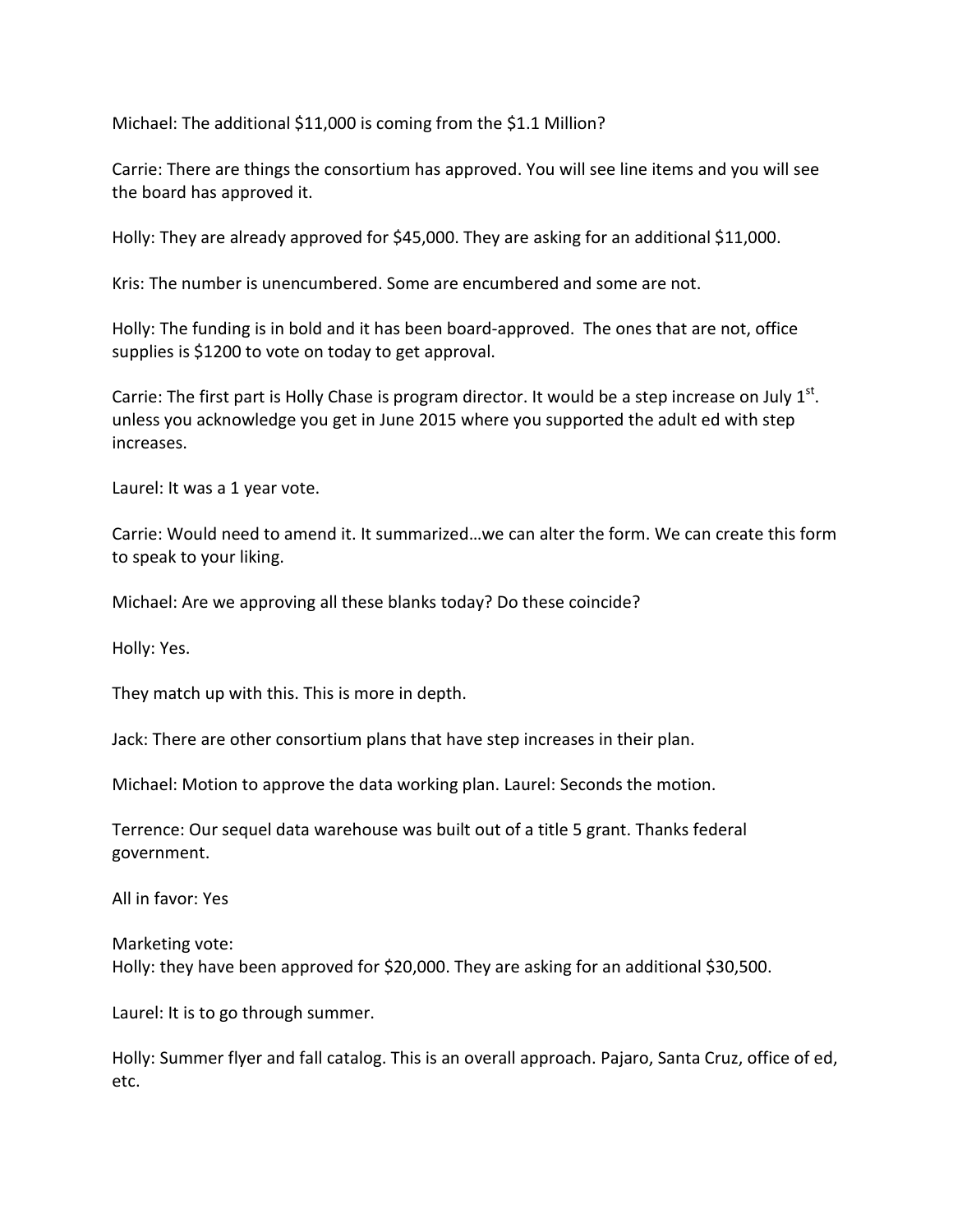Laurel: How will we handle that Santa Cruz marketing will not be existing? What are we marketing for that?

Nancy: In the catalog sent to residents.

Laurel: How are we marketing the change that is happening? How are we telling the community what we are doing with Santa Cruz city schools?

Jack: They may not have to work.

Laurel: Could this include some small communication plan?

Holly: The printed brochure could include something about a merger.

Laurel: A press release and catalog?

Kris: Yes. I have one question of the catalog. Entirely in Spanish and English. Is that budgeted?

Holly: Assuming it was included in the budget.

Kris: We haven't been able to do that.

Nancy: Double the thickness.

Laurel: The weird part is having a paper copy. Can translate it online. If you note that they can go for translation. It does not translate exactly to the nuance of that population.

Carrie: That population may be more included to pick up in writing.

Nany: We have done parts of the brochure in Spanish.

Laurel: What I would request from the group is that they consider different ways to increase translation opportunities. I want to make sure from an equity perspective is that we are having that conversation as part of what we look for.

Jack: Would the catalog supplant the brochure?

Carrie: I don't see a totally different new product…you are talking about a totally new product and pathways. The information would be organized differently. I would be very surprised if seen as supplanting.

Jack: Just do not want to be surprised.

Nancy: We are going to add classes from Santa Cruz.

Laurel: Whether or not to increase translation would be down the road. It would not be supplanting. I would move to approve: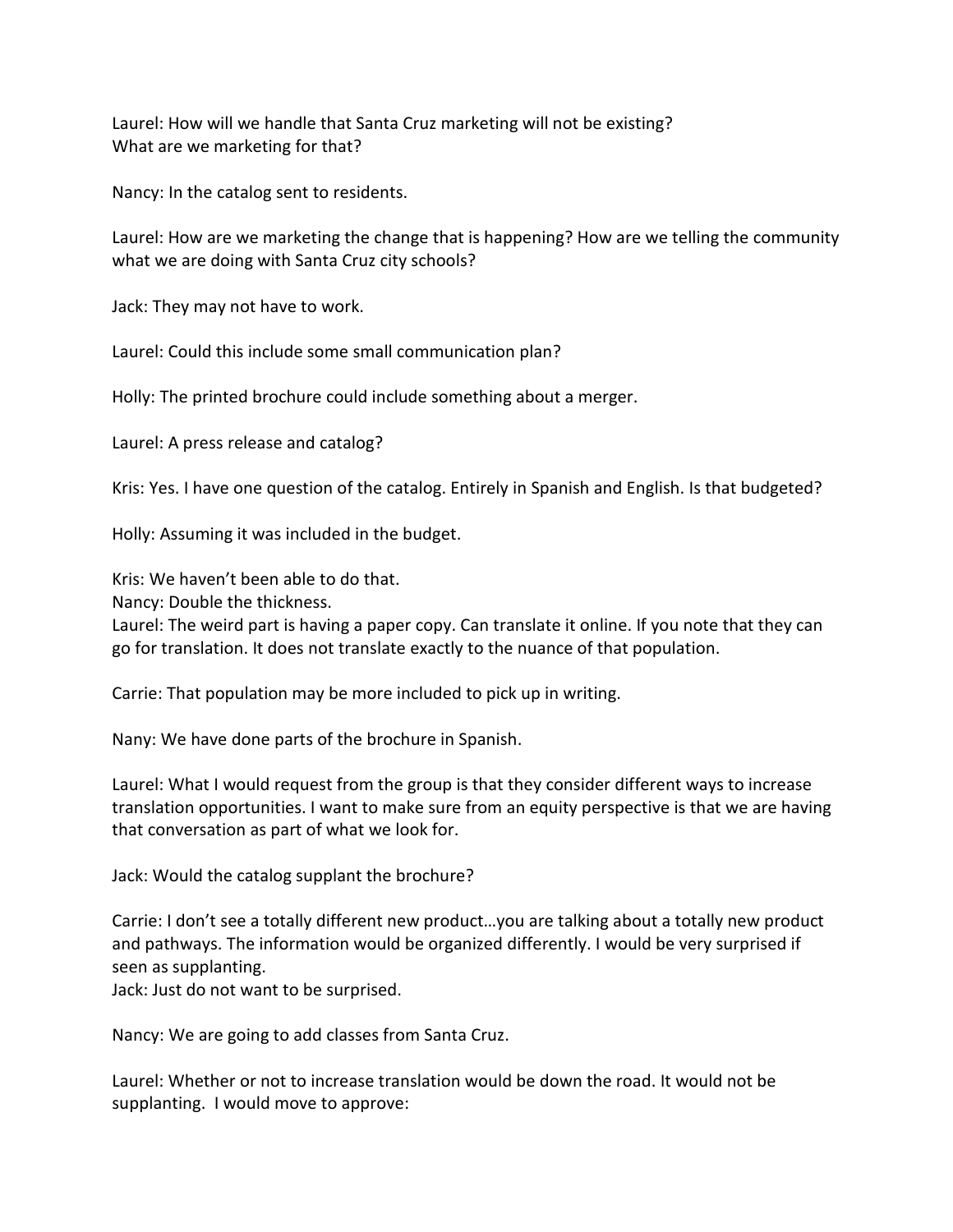Michael – I second it. All in favor: Aye

#5 Reviewing and voting on CTE Work Group Holly: In April will come back to this to give more time to the CTE working group to look at pathways. Michael motion to postpone, Laurel seconded. All in favor: aye

#6 Review and vote ESL work group

Holly: requesting \$82,150 requested. 15 proposed new summer classes between pajaro and Santa Cruz as well as developing new courses and a proposed new staff position for an adult ed advisor.

Laurel: Is that a bridge person?

Holly: Bilingual with adult ed background. Help ESL students. Work with working group. Satellite courses. Additional site facilities and coordinate calendars, bus schedule. Ways to transport students to classes.

Holly: There is no amount for CTE. Should be taken off. Just \$82,150

Michael If we have child care in Santa Cruz?

Nancy: We cannot take Watsonville money and put it into Santa Cruz.

Michael: Not determined what is north and South County. Equity. Should be thought through carefully.

Jack: Developing, advisor, \$50,000 on student instruction. Over \$80,000 spent on counting what we are doing than doing it.

Nancy: Paying for another advisor.

Jack: money is not going to the students.

Carrie: Thought it was very underrepresented. Laurel is this adult ed advisor on the k-12 side for the adult ed school?

Whether or not to be held off rather than looking at someone who could do some of these things who could articulate where students would be going. A pathway guide, assistance in taking a course. A pathway guide as an advisor would be better long term for incurred revenue. Transition specialist (Jack).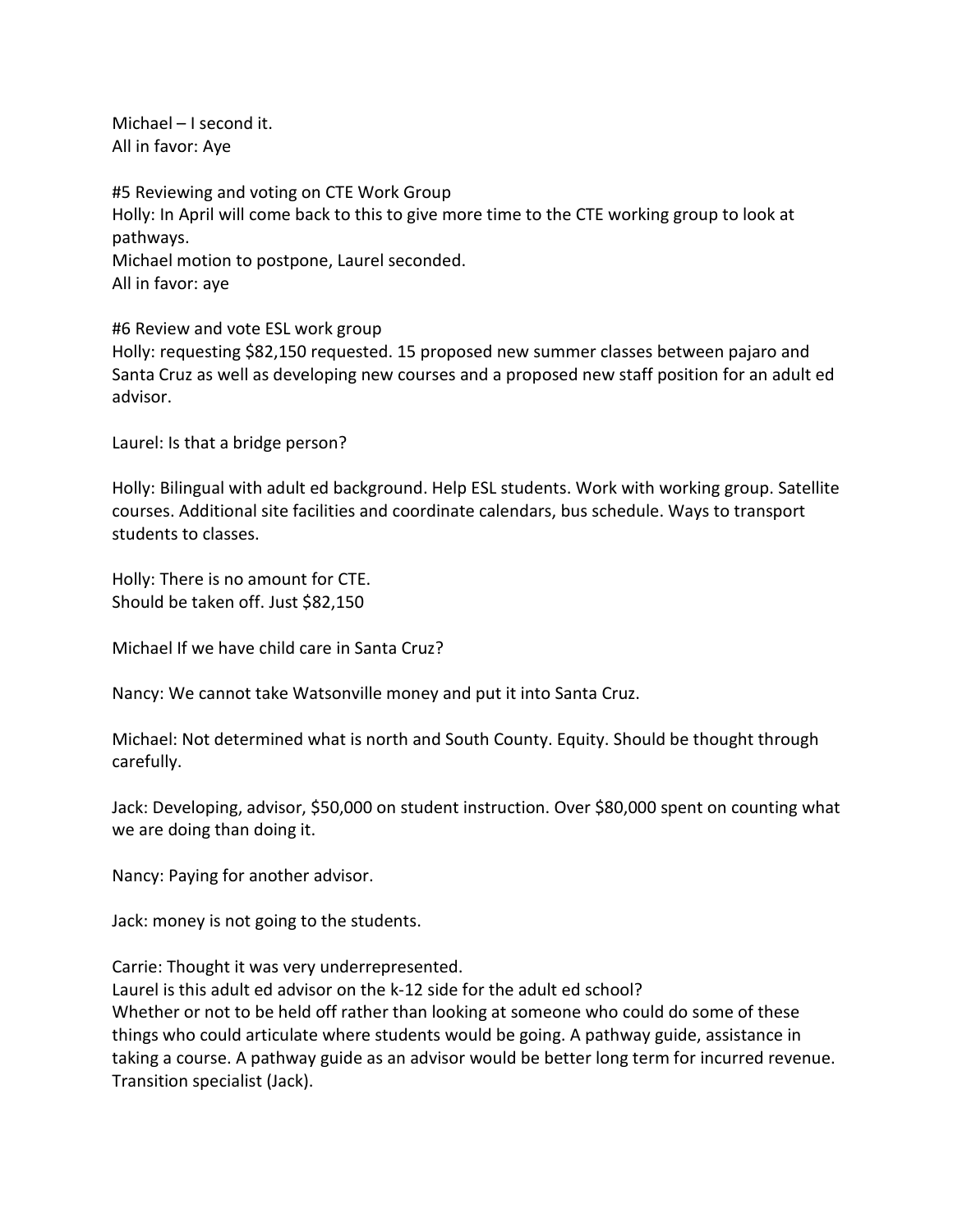Carrie: Guiding them not just ESL.proposing couple of positions. Counselor has a master's degree. Student support assistant and then someone an advisor position is in the middle helping. Not doing an ed plan, guiding people. It is an advisor position.

Kris: I was going to make a motion to approve the summer bridge class. The additional summer ESL with the caveat that we come back to the other two when they are flushed out. Michael seconds it. All in favor: Aye

Holly: So a total cost of \$53,200. For ESL. With recommendation of coming back in April.

Laurel: If there is already a job description that other consortiums have. Look at their job description.

Carrie: Are you recommending a steering group looks at that?

7. Review ABE/ASE work group. They sent an invoice for \$24,000 to remain on path and pujari asked for the same so it comes to \$49,188. They have also requested to add 5 sections for \$15,000 to be distributed between Santa Cruz and pajaro. GED. Need licensing for the chrome books.

Laurel I would approve with a caveat. Next year they will be supplanting. For us to consider for next year preparing for a centralized service model so we are getting everything we need in one model with one plan. Part of a larger umbrella discussion.

Holly: Notes to look back in a year.

Laurel: I would move to approve.

Michael I will second. Does anyone track how many adults attempt to participate in the Aztec and GED? I want some data. Is that the best bang for your buck? In a year let's find out. Maybe we can find something else?

Jack: This is electronic preparation. You have to have it available if you are going to have a high school equivalency. We are trying not to buy something we do not actually use.

Michael: Return on investment.

Nany: GED is too hard, dropped the score. It is too hard. Just on March  $9<sup>th</sup>$ . We are stuff with Pearson. Coming back to change it. GED is recognized nationwide.

Michael: Maybe we can use the HS diploma or equivalent.

Holly: All in favor? Aye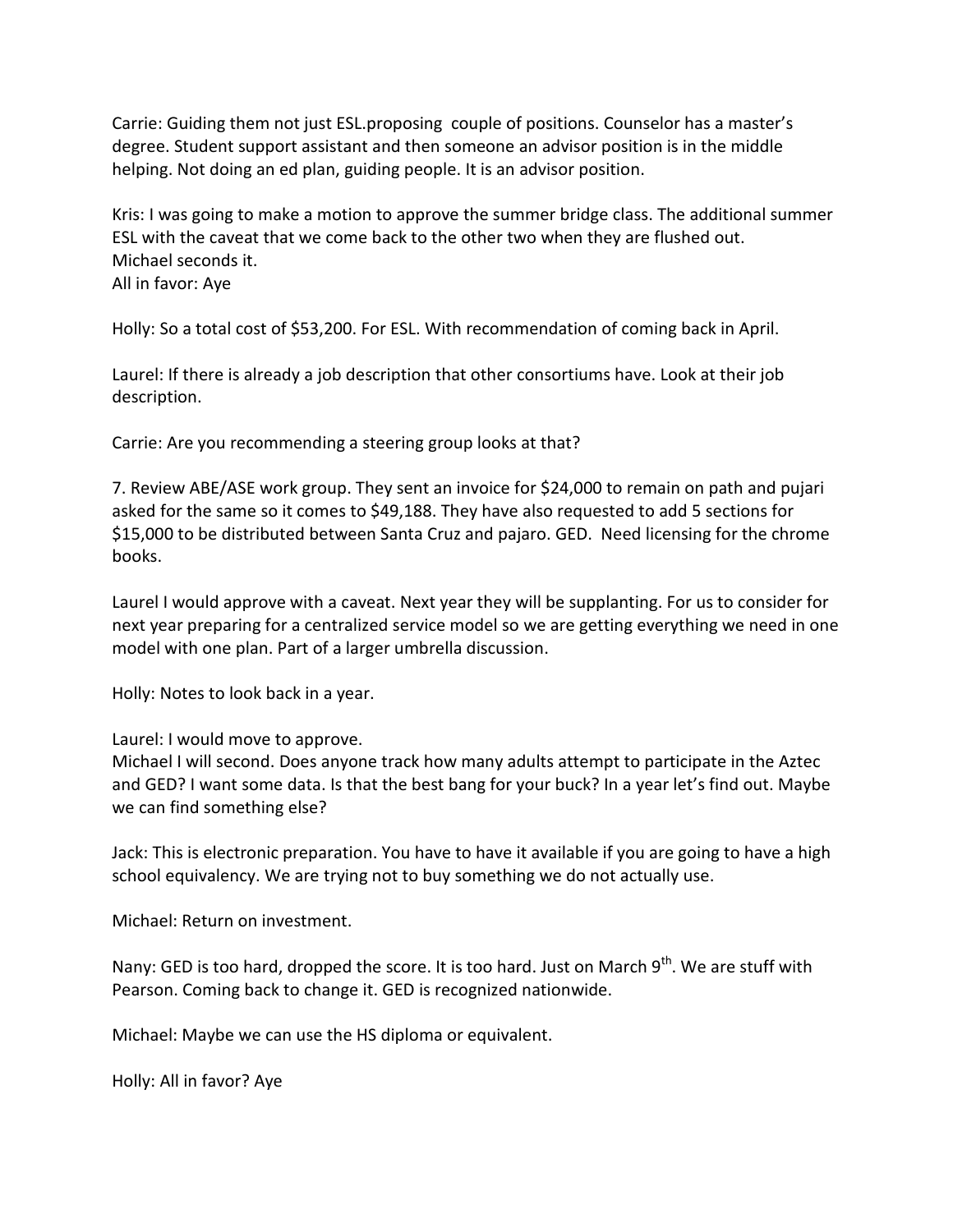#8. Parent working group. Holly: Give them dollars to revise and make their plan. Michael make a motion. Nancy seconds it. All in favor Aye.

#j9 travel expenditures. There is conference that needs CCAOE is main focus is adult ed. Pajaro is going and I have included them in this budget, including Holly to go. Santa Cruz is not going but it was offered.

Carrie: Only 1 from pajaro and Holly.

Holly: 3 conferences. One person from each group.

Michael: I'll make a motion: Kris seconds all in favor aye.

Office supplies expenditures: Holly: End of this year, \$1200, copy costs, paper, ink, printers. Michael motion second Kris, all in favor? Aye

Laurel: I approve Holly's travel.

Holly: For the marketing, I have to amend to put marketing in the plan. Allowed to amend the plan to put it in.

Laurel: What we put in the original 3 year plan did not have marketing in the plan.

Kris: I recommend it be regional for all the components of the consortium is it is not just targeting one area.

Laurel: That is the way we are supposed to do it that way. Yes, we put marketing in the plan.

Carrie: 3 year plan and annual plan. Otherwise we cannot spend the money.

Michael: Was this agenda-ized?

Laurel: I vote we recommend to approve marketing. Michael seconds. All in favor: Aye.

Next agenda items:

Anything …….

Anything coming back from all the groups.

Whatever we are coming up with as by laws revisions based on comment and discussions of the table.

Amended plan for marketing.(Laurel – Can we just send out the language by email for approval)?

How is the mou going? Kris- we are in progress. Have it for the next meeting. Have it at the April meeting. Dorma and Kris.